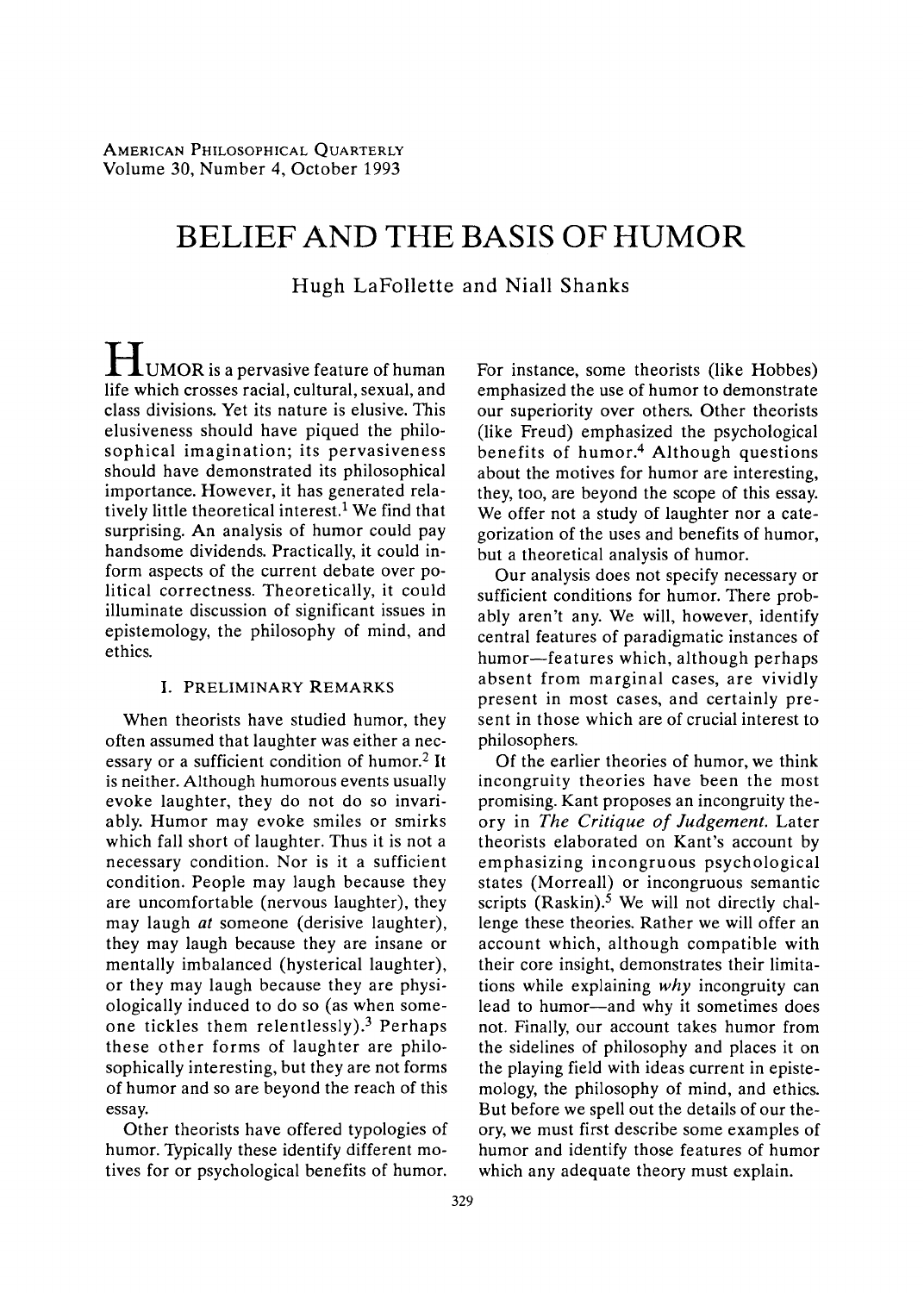#### **II. A PHENOMENOLOGY OF HUMOR**

**The forms which humor take vary consid?**  erably. But even the casual observer will rec**ognize a close connection between humor and language. Often humor springs directly from language, as in puns and jokes that de? pend on double entendre. For instance, some? one asks: "What comes after advanced calculus?" Answer: "False teeth." Our famili? arity with the phrase "advanced calculus" leads us to expect some remark about higher mathematics. What we get instead is a remark about oral prosthetics.** 

**Some people may find this joke humor? ous.6 Others will not. It is not humorous (or**  non-humorous) simpliciter. Humor is con**text-dependent. It depends, among other things, on the listener's beliefs. This joke is more likely to be humorous to a teacher or a student whose beliefs lead them to expect a remark about math.7 Were we to ask the**  same question to a convention of dental hy**gienists, they might well interpret it as a genu?**  ine request for information—not as a joke at **all. Their operative beliefs would likely lead them to think about oral hygiene, not higher mathematics.** 

**Other jokes hinge on semantic ambiguity. Consider the British newspaper headline, "Obscene Performance: Magistrates to Act." The reader may know what is intended, but may nevertheless be struck by the ambiguity. The humor arises when she oscillates between viewing magistrates as performing obscene acts and viewing them as halting such acts.8** 

**Other jokes, although still clearly linguistic, are embodied in narrative form. In Gulliver's Travels Jonathan Swift portrays the Lillipu? tians as preparing for conflict to the death because their neighbors open their eggs from the "wrong end." Swift's narrative of the imaginary diatribe of political leaders trans? forms the reader's understanding of matters of state. We come to realize that, although countries have probably not gone to war for this particular reason, they have doubtless pursued war for equally silly reasons.9 And that, of course, was Swift's intention. He used humor not to entertain, but to change the reader's political views. The ability of humor** 

**to change (or attempt to change) our beliefs deserves explanation.10** 

**Of course not all humor appears in linguis? tic garb. One may find a cartoon or a silent film humorous. In Modern Times Chaplin provides a series of vivid images of a worker tightening bolts on an assembly line. How?**  ever, even when—as here—the humor is pri**marily visual, some aspects of the humor may be relayed to others via language so that it still elicits guffaws. Even when that verbal re description fails to capture the nuances car?**  ried by the visual images—as it frequently does—our ability to understand the humor **still depends on our mastery of certain lin? guistic categories. Were we bereft of the linguis? tic categories necessary for understanding**  visual humor, then we could not find it hu**morous. Someone who knew nothing about machines, factories, and industrial workers would not understand Modern Times and**  hence, would likely not find it humorous—at **least not for the same reasons that we do.** 

**The previous examples may suggest that humor is always manufactured for consump? tion; that humor is as humorists do. Not so. We may find experiences humorous as well. One of us has a son who in anger once kicked his older sister in the stomach. His mother chided him. She demanded to know why he kicked his sister. "I didn't mean to kick her in the stomach," he said midst his tears. "I was trying to kick her in the head but she**  moved." The exchange was humorous. How**ever, our son (and our daughter) failed to un? derstand the humor. This highlights the fact that people with inadequately developed cognitive (or linguistic) abilities cannot ap? preciate some humor. Prior to the acquisition**  of any beliefs, children cannot understand humor at all. Once they have acquired a (suit**ably rich) belief system, they are capable of humor, though the range of humor they can appreciate will be limited by the range and complexity of their beliefs.11** 

**Additionally, some experiences may not be humorous when they occur although they**  may, in retrospect, be a source of great hu**mor. One of the authors of this essay is 6'3" tall. He lived briefly in a house with a six foot entrance into the bathroom. Thus, it is not**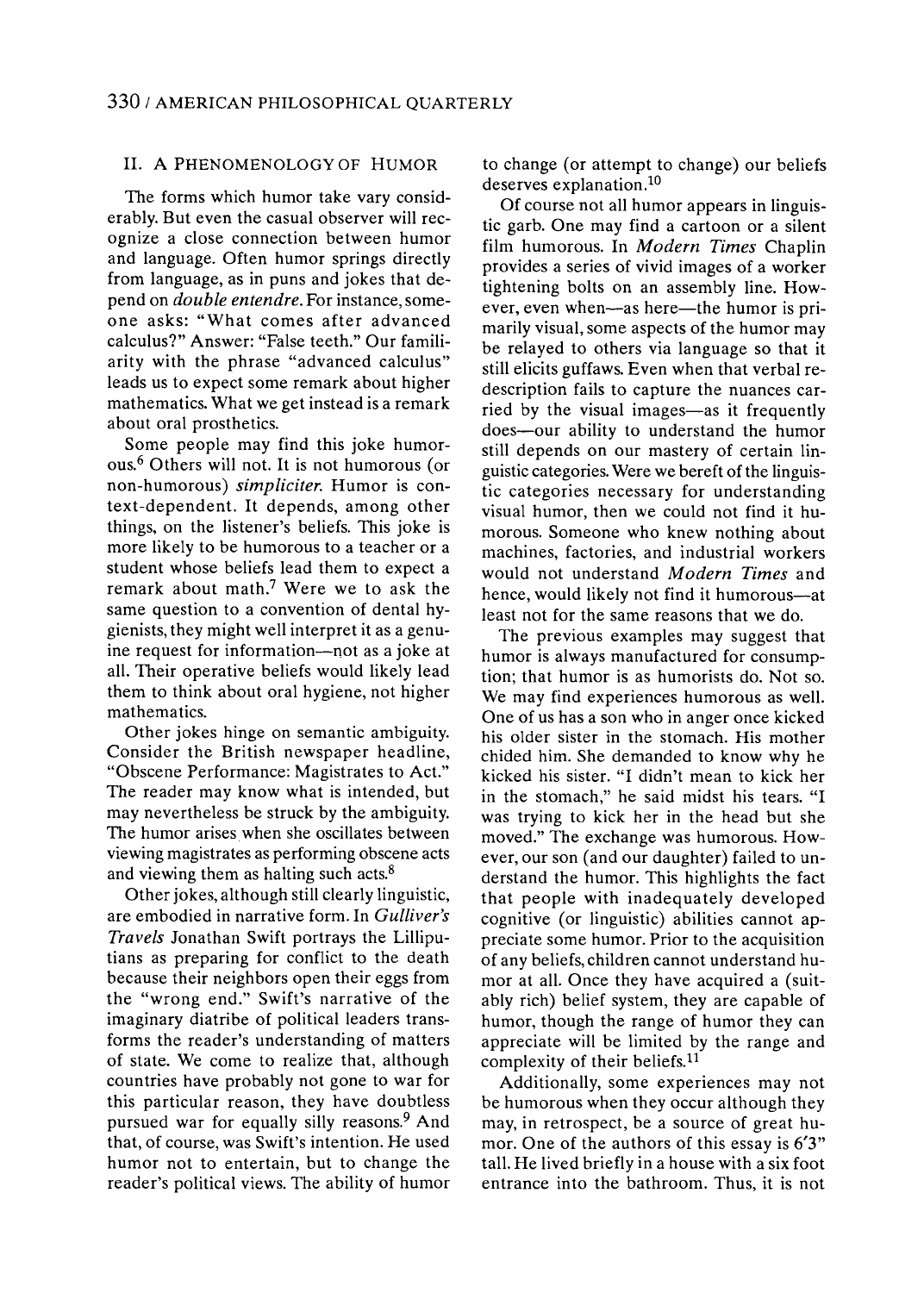**surprising that on more than one occasion his expectations of clear passage were thwarted. At the time it was not humorous.** 

**Not then. But it is now. While the victim of midnight lobotomies this author was "too close" to see any humor in the event. The throbbing pain prevented any other percep? tion. Now he can "see" the event differently. It vividly exemplifies his lack of coordination and his inability to navigate an ordinary doorway. That's why the event is humorous in retrospect but was not in prospect. He can**  maintain the appropriate psychic distance—a **matter we shall discuss in some detail later.** 

**This particular case points to an extremely significant phenomenon associated with hu? mor. Sometimes an event which under nor? mal circumstances would be seen as humorous will not be so interpreted because of an intervening physiological or psycho? logical process or state. The previous exam? ple illustrated how pain can thwart humor. Moods can do likewise. Even people with a "good sense of humor" will occasionally be immune to humor because they are in a bad mood. On other occasions our moods will al? ter the character of the humor to which we are susceptible.** 

**More generally we need to explain why some people are characteristically immune to humor. A dullard may lack the intelligence to understand humor; the unimaginative person may be incapable of appreciating humor. A dour person may be disinclined to see humor. And an individual blindly committed to his or her views may be unable to comprehend or acknowledge anything humorous about situations or events related to the focus of commitment. Each of these demands expla? nation.** 

**Finally, any adequate account of humor must also explain why we may appreciate some jokes only once yet appreciate others on numerous occasions. Extant theories leave this mysterious. For instance, some theories of humor claim surprise is a necessary condi? tion of humor. Were that so then, like Her aclitus's river, we could never step into the same joke twice. Additionally, if, as some theories suggest, mere incongruity were the essence of humor, then, since all jokes de? pend on incongruity, they should be equally humorous during multiple retellings.** 

## **III. THE THEORY**

## **The Abilities of Creatures Capable of Humor**

**Now that we have identified crucial fea? tures of humor which any adequate theory must explain, we must offer our theory. This we will do in two stages. First, we shall deline? ate what we take to be necessary abilities of creatures capable of humor. Then, in the fol? lowing section, we show how these abilities spawn humor.** 

**Humor is possible only for agents whose belief systems manifest hierarchical cognitive richness. That belief is essential for humor should not be surprising. We recognize that the dullest normal human can see humor which even the most talented bullfrog would miss. The human not only has more beliefs than the bullfrog (if the bullfrog has any be? liefs at all); the nature and complexity of those beliefs differ.** 

**For humans even simple beliefs are best understood not as isolated entities but as part of a pattern or network of beliefs. As Donald Davidson puts it: "a belief is identified by its**  location in a pattern of beliefs; it is this pat**tern that determines the subject matter of the belief, what the belief is about."12 Or, as he says elsewhere:** 

**Beliefs are identified and described only within a dense patterns of beliefs. I can believe a cloud is passing before the sun, but only be? cause I believe there is a sun, that clouds are made of water vapor, that water can exist in liquid or gaseous form; and so on without end. No particular list of further beliefs is required to give substance to my belief that a cloud is passing before the sun; but some**  set of related beliefs must be there.<sup> $13$ </sup>

**If a belief is constant over time, there will be some (possibly small) subset of relatively stable beliefs which persist. However, the patterns and networks of beliefs within which that belief (or subset of beliefs) "resides" may be in relative flux. A person may, for in? stance, believe that "Most politicians are crooked," but the exact character of that belief will vary from time to time, depending on the pattern of beliefs with which it is currently as? sociated. At a specific time the character of**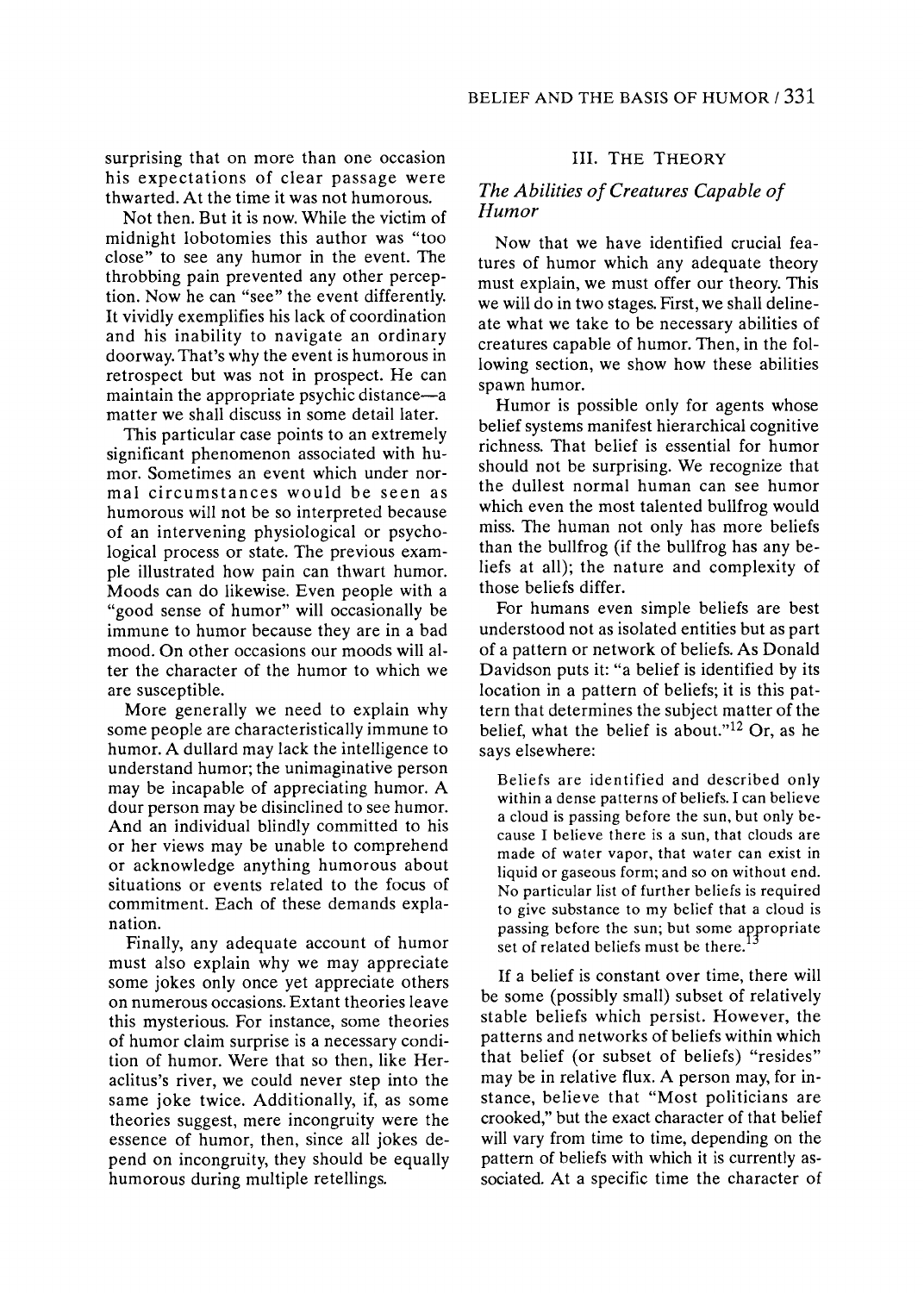**the belief will be dependent on the other be? liefs to which she is currently attending.** 

**What determines the particular pattern to which we attend? On some occasions it is merely the circumstances. For example, a par? ent grieving the recent death of a child is un? likely to have patterns of beliefs selected by**  members of a comedy club audience (al**though on some later occasion, she may have those very beliefs). At other times the envi? ronment will partly explain the focus of attention, even if it does not determine it. This is as it should be: Otherwise we could not**  adjust our behavior to fit the context—and **that would ill serve our survival.** 

**For cognitively sophisticated creatures, however, in most case the belief pattern will not be uniquely fixed by the current stimulus. The patterns will also vary depending on other beliefs we have, in particular, what**  Quine calls our "higher-order beliefs"<sup>14</sup> Hu**mans have beliefs about the world.15 They be? lieve that the earth is round, that the sun will rise tomorrow, and that clouds are made of water vapor. However, we also have beliefs about our first-order beliefs. These higher-or? der beliefs largely constitute the hierarchical cognitive richness we think essential for an adequate account of humor. Philosophers have always been especially interested in higher order beliefs concerning the reliability of our first order beliefs. Here, however, we wish to focus on other roles of higher-order**  beliefs—roles more central to an under**standing of humor.** 

**Higher-order beliefs enable us to move be? yond our immediate conditions to predict what will happen and what might happen. They permit us to predict not only what**  might happen in real life, but also in imagi**nary lives. Thus, our inductive beliefs not only empower us to predict what will happen if the car in which we are riding stalls on the free? way, they likewise empower us to predict what will happen in a story we hear about someone's car stalling on the freeway. Higher-order beliefs also determine what is relevant in particular circumstances. They empower us to identify patterns which might be relevant in these circumstances and to de? termine which of the alternative patterns is more likely.** 

**Put differently, these higher-order beliefs structure our first-order beliefs bringing some of them to the focus of attention while relegating others to the periphery. This power of higher-order beliefs to shift patterns of be? liefs in and out of focus is essential for healthy functioning. The grieving parent may eventually move the memories of the child from the focus of her attention to its periph? ery and ultimately into the remote back? ground. But that does not mean she did not care about her child. It merely means that life must go on and that her grief-related beliefs should ultimately shift into the background.16** 

**Think of beliefs as points in an "epistemic space" which have complex arrays of connec? tions with other points in that space. The vari? ous patterns of belief are interconnected collections of such points. These patterns pro? vide us with a wide array of perspectives from which to view and interpret events of interest.**  Within that space there is no privileged "ab**solute" perspective, but a multiplicity of rela? tive perspectives. Our second order beliefs structure, rank, and evaluate these patterns and perspectives in the various contexts in which we find ourselves.** 

This is the fertile ground from which hu**mor springs. Humor is inherently relational? no event, person or thing is intrinsically humorous. It is context dependent. It de? pends upon the circumstances, the teller (if there is one), the current beliefs of the listen? ers (or viewers), and the relationship (if any) between the teller and the listener. For the**  moment, though, we wish to focus on the be**liefs of the listener. For unless listeners have the ability to view a subject matter from mul? tiple perspectives, then they cannot experi? ence humor. But this ability is not sufficient for humor. They must also have the appropri? ate psychic distance. What we mean by "psy? chic distance" is not some mysterious force, but merely the workings of our higher order beliefs to determine, in a given context, to which patterns of our first order beliefs we currently attend?and which other patterns might be relevant in that context.** 

**While standing at the appropriate psychic distance from an event, we have a perspective that we cannot have while standing "close" to**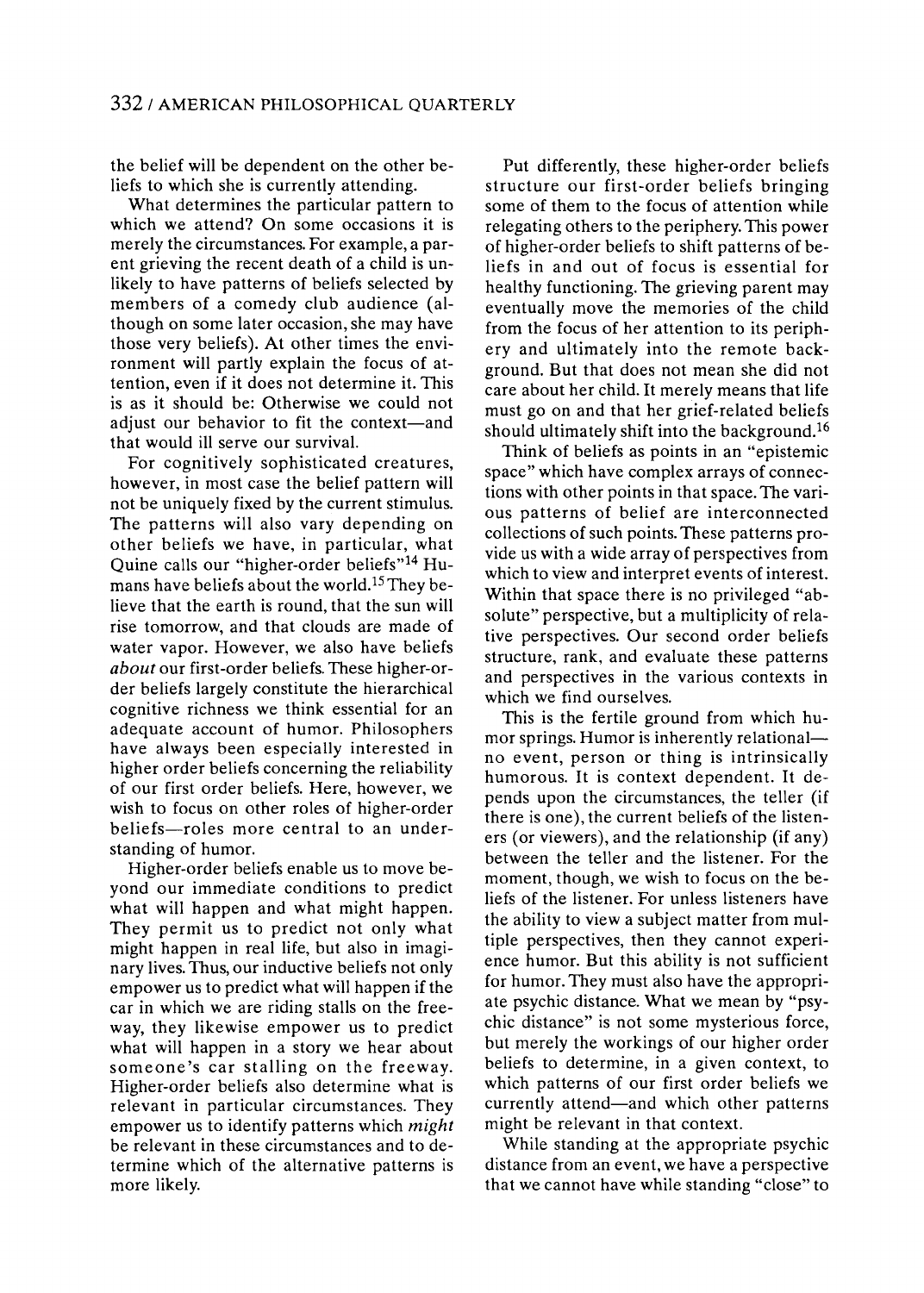**it. From the distant perspective we can "see" contrasting belief sets unnoticeable if we are too close. However, it is not merely that we can see these different sets or even that we have the appropriate psychic distance. We must also be able to move the focus of our attention rapidly back and forth between some subset of these alternate patterns.** 

# **Putting It All Together**

This "flickering" in the focus of attention—this active oscillating between these different but related belief sets-is humor. **Humor is not something passively witnessed. Like thinking, it is something in which the subject participates. Thus, to have a sense of humor on a given occasion is to be disposed to engage in the activity of flickering between different patterns of belief. Our second order**  beliefs determine which subjects (i.e., pat**terns of belief) are (or are not) candidates for humor (i.e., patterns between which we can flicker). Psychic distance provides a space within which to flicker.** 

Flickering, however, should not be con**fused with mere shifting. We are frequently aware of multiple perspectives we do not find humorous. Philosophy classes often discuss divergent views, yet are rarely ocassions for**  laughter. Nonetheless, philophers do find stu**dents are customarily amused by the logical paradoxes. That is, the students not only "see" the different perspectives, they have the ap? propriate second order beliefs so they can os? cillate back and forth between them.** 

**The tendency to confuse flickering with shifting is understandable. It doubtless stems from talk of "a sense of humor" which sounds suspiciously like "a sense of sight." Certainly humor does involve our ability to see alter? native perspectives. But it has an dynamical component which transcends the mere recog? nition of perspectival multiplicity. Someone with a sense of humor has a disposition to a**  certain type of cognitive behavior—the flick**ering?which constitutes the humorous re? sponse to appropriate stimuli.** 

That humor consists in a flickering or os**cillation between different but related belief sets is exemplified by a technique frequently used by playwrights and script writers for TV** 

**sitcoms. An event occurs, and then the event is described by different witnesses. Each re description reflects the differing alternate perspectives** — and hence patterns of belief **of the witnesses. The humor arises from the viewer's flickering between the various de? scriptions of the event. The viewer, however, does not merely passively consider each al? ternative pattern. Rather she rapidly and ac? tively oscillates between them. This speedy and participatory flickering is the humor.** 

**The classic TV sitcom, "All in the Family" provides a vivid illustration. Two african americans arrive at the Bunker household to repair a defective refrigerator. Various family members then recount their view of the visit. Archie Bunker, the father and all-american bigot, depicts the repairmen as dangerous, menacing "toughs" unconcerned about the quality of their work or the cost to the client. Michael, the son-in-law and a parody of the bleeding-heart white liberal, depicts the re? pairmen as two submissive blacks, eager to please. The humor comes in layers. Each new description of the event provides further per? spectives between which the viewer can flicker.17** 

**This flickering can likewise be seen as lying at the base of all the examples of humor we mentioned. The humor in "Obscene Perform? ances: Magistrates to Act" emerges from our rapidly moving back and forth between the image of dignified British magistrates, draped in long black robes dispensing justice, and that of less-than-dignified magistrates wield? ing long black whips dispensing with justice. Or the child's proclamation: "I didn't mean to kick her in the stomach. I meant to kick her in the head but she moved" is humorous because we oscillate between seeing a child sorry for hurting his sister and a child sorry for missing his target. Without going through the hoary details, the reader can easily see this feature at the center of each case of hu?**  mor we have described—as well as others **which the reader can personally recall.** 

# **How This Analysis Explains Significant Related Phenomenon**

**The flickering essential for humor can only occur if the listener (or reader or viewer) be**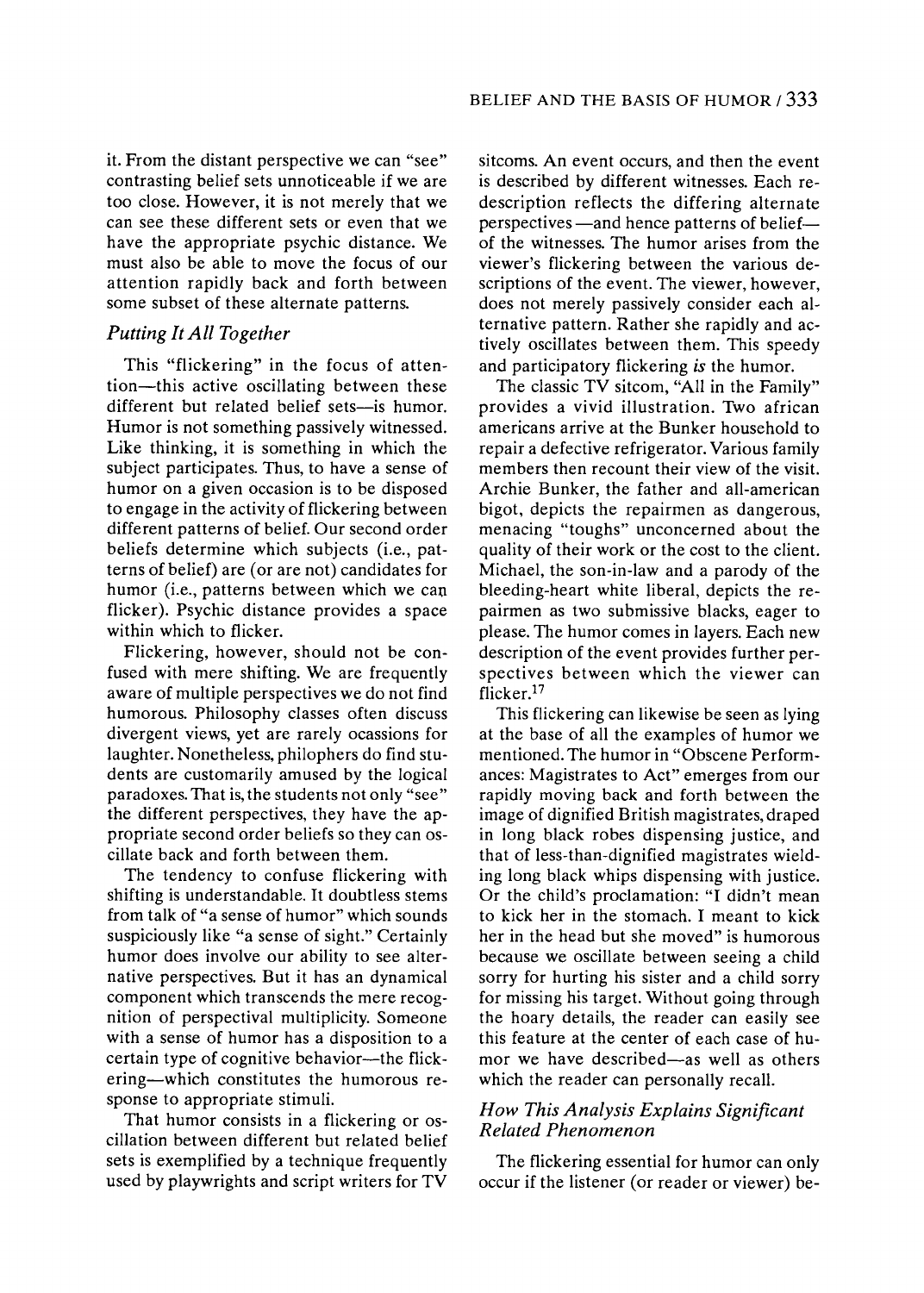**Heves there is some point to the alternate be? liefs patterns. That is, they must think that those patterns contain or imply some insight or "truth" about the persons, things or events**  in question.<sup>18</sup> Consider, for example, the fol**lowing joke. "What is the difference between men and government bonds?" Answer: "Bonds mature." This remark will be humor? ous only to those who, in a given context, think the implied description identifies an important/relevant feature of (at least many) men. Someone who was deeply and actively committed to the view that men are paragons**  of maturity-and thus could not even con**template the alternative patterns of beliefs would be perplexed and perhaps irritated by the joke.** 

**Or suppose that we defined a "Quayle" as "a highly desirable opponent on the game**  show *Jeopardy*." Even someone who supported Dan Quayle-someone who thought **he was unjustifiably characterized as stupid? would nonetheless realize the point and plau? sibility of the definition. If, however, someone offered the same definition of a "Carter," the utterance would be perplexing. Even those who thought Carter was a rotten excuse for President, recognize that stupidity was not among his flaws. In short, if the sets of beliefs elicited by humor were demonstrably false? not in the least plausible and relevant, even**  metaphorically—then the statement would **not be thought to be the least bit humorous.** 

**This once again demonstrates our claim that humor is context dependent. In the pre? vious cases humor failed because the listener did not see, understand, or appreciate its point. But there are other forces which may thwart humor, and any adequate theory should explain these. Why, for example, should one event be humorous at one time and not another? Why should some people fail to find an event humorous which others find hilarious?** 

**Since humor is a flickering between differ? ent but related belief sets, then any state which prohibits us from seeing those sets or from flickering between them will block hu? mor. Humor may be obstructed in any num?**  ber of ways-by non-cognitive states (e.g., pain), emotional states (e.g., moods) or cog**nitive states (e.g., firmly held convictions), in? cluding, but not restricted to religious or po? litical beliefs. We shall discuss each of these in turn.** 

**Pain prevents psychic distance and thus makes it impossible to flicker between alter? nate belief sets. As the earlier example noted, when the author's head was throbbing with pain, he was simply incapable of seeing any humor in the event. The pain narrowed his focus of attention. At that time there was no perspective from which alternative epistemic vistas could be contemplated, let alone flick? ered between. Later though, after the pain**  subsided, he found the event extremely humorous—then he could intellectually engage **a variety of belief patterns. Therein lies the humor.19** 

**The ability of moods to dampen humor re? quires a slightly different explanation. To un? derstand how moods alter our susceptibility to humor we must understand the cognitive and dispositional aspects of moods. Moods operate by disposing us to attend to some be? lief sets rather than others. Thus, the salience of beliefs may vary with time even though the content of the beliefs may be (fairly) con? stant. A person who knows she is dying from cancer knows this all of the time. Some of the time she attends to this belief. But especially if she is to avoid constant misery, at other times her attention will be focused elsewhere. Her moods will vary depending on which be? liefs sets she currently attends. Her stock of**  beliefs may be more or less constant; her at**tention to particular patterns of belief will vary. Her second order beliefs can determine, at least some of the time, when she attends and when she does not.** 

**Likewise for all moods. Moods alter our re? ceptivity to humor by shifting various groups of first-order beliefs in and out of focus. When we are in a bad mood we focus on some feature(s) of our lives which is (are), from the current perspective, negative. While focusing on these negative features, we are less capable of even seeing alternate belief patterns. But even if we see them, bad moods often stop us from flickering between them.**  It is not enough to merely "see" different be**lief patterns. To experience humor we must**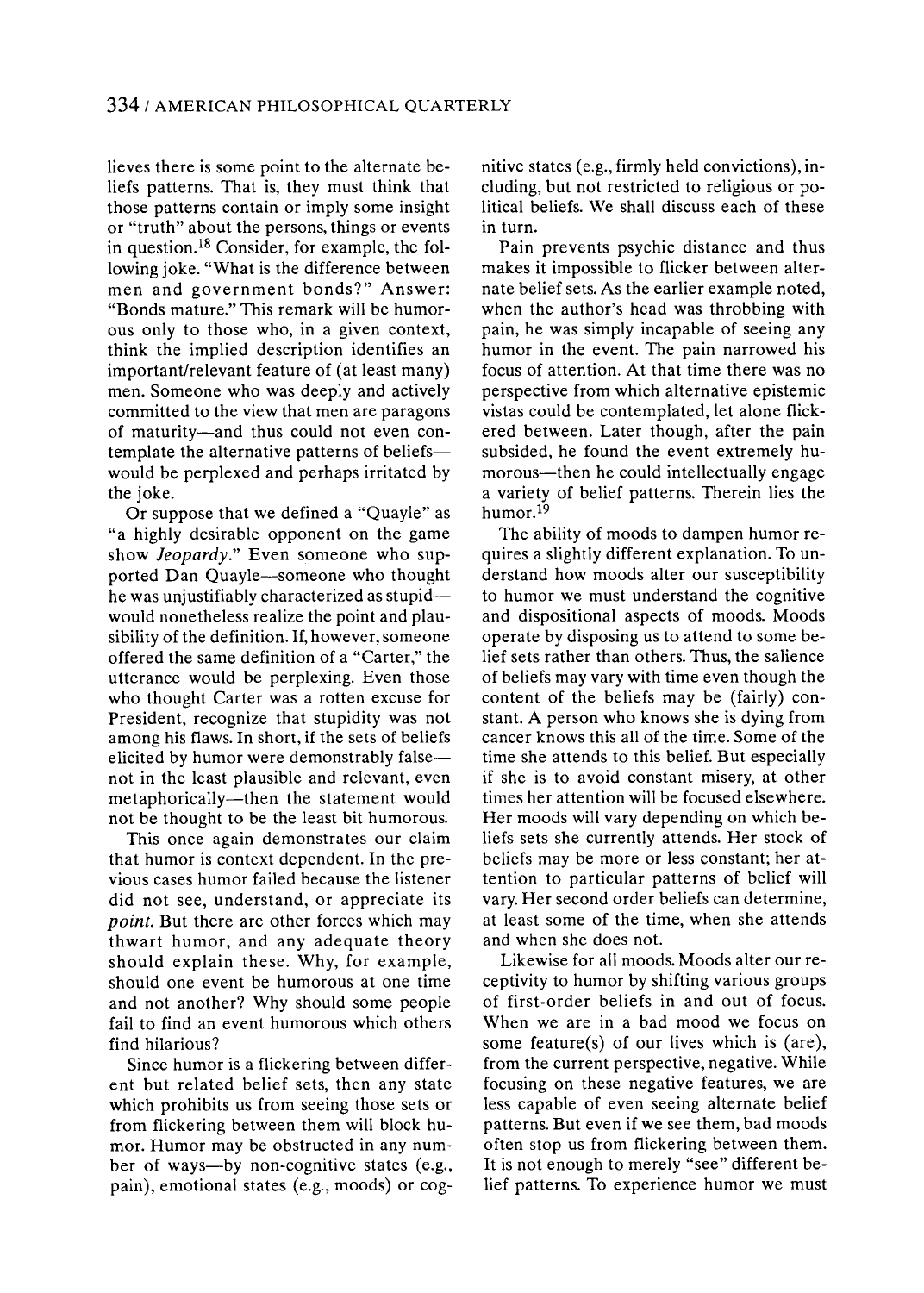**participate in the movement—we must** flicker—between those patterns. Thus, bad **moods may thwart humor directly or indi? rectly. They may stop us from seeing the point of the joke or they may dispose us not to flicker between alternative belief patterns. Or, even if we are capable of flickering, a bad mood (or a purely physiological condition like exhaustion) may dampen the intensity of flickering, that is, it may dampen the humor.** 

**Moods can thus inhibit humor in the same ways that they can inhibit other cognitive re? sponses. When we are in a bad mood we often find it difficult to read, to listen, to converse, or think. We may read a book, but fail to "en? gage" with the characters. We may carry on a conversation, but without really "being there." We may think about our problems, but our thinking is unfocused and imprecise. Likewise, we may see something which under normal circumstances we would find humor? ous, but, because of our mood, fail to partici? pate in it.** 

**Humor may also be limited by cognitive states. We all have higher order beliefs about which belief sets are appropriate in a given context. If we are friends of a grieving parent, then our higher order beliefs about what is appropriate in that context will move some belief sets outside our periphery of attention. Thus, these higher order beliefs will make it unlikely that we will see humor where we would normally see it.** 

**Finally, some people may be so committed to a group of beliefs that they may be unable to achieve the requisite psychic distance, and thus, cannot flicker. For example, a person may be so blindly committed to a particular religious or political perspective that she can**  never get "far enough away" to see any hu**mor related to it. She cannot see alternative patterns or flicker between them. She may even view attempts to get her to see alternate perspectives, let alone flicker between them, as irreverent at best, and blasphemous at worst.** 

**The range of beliefs to which some indi?**  viduals are committed may be so broad—and **the related patterns of belief so pervasive, that they are incapable of humor under most circumstances. That is often what happens to**  **people who have "no sense of humor." They cannot achieve the requisite psychic dis? tance.20 These individuals have second order beliefs which dispose them on virtually all oc? casions to be wholly focussed on a given pat? tern of belief to the exclusion of others. Or, they have second order beliefs (e.g., that our beliefs should be treated with utmost serious? ness) that make it unlikely that they will flicker between competing belief sets they do see. And they have these second order beliefs relatively permanently. In principle such a person might eventually achieve the requisite psychic distance. But for the present, at least, they cannot see or understand the point of the humor.** 

# **Further Refinements**

**Our analysis also helps explain why some jokes get stale after first telling, while others persist through multiple retellings, and still others persevere seemingly forever. If the flickering central to humor is between per? spectives that are not strongly divergent (as in obvious or blatant humor) or subtly diver? gent (as in smart humor), then the hearer might find the joke initially slightly humor? ous, but they are unlikely to even evince a weak grin upon its retelling. Similarly, if the**  subject matter of the humor is not particu**larly relevant to us, we may find it hard to motivate the flickering between different groups of beliefs about the persons, things or events in question. Imagine telling Dan Quayle jokes to an audience 100 years from now when the Bush administration has been completely forgotten by all except a few dedicated historians.21** 

On the other hand, if the movement in**duced is about some matter which is more interesting, more fascinating, and perhaps open to still more related belief patterns, then it is likely to be a joke which can be retold numerous times. Or if the range of alternate**  belief sets concern some matter which is fun**damental, yet difficult to completely explain**  or categorize—that is, if upon retelling it is **likely to prompt continuous reflection upon the humor's subject matter?as with the best**  of comedic literature—then the humor will **likely survive. That explains why Chaucer's**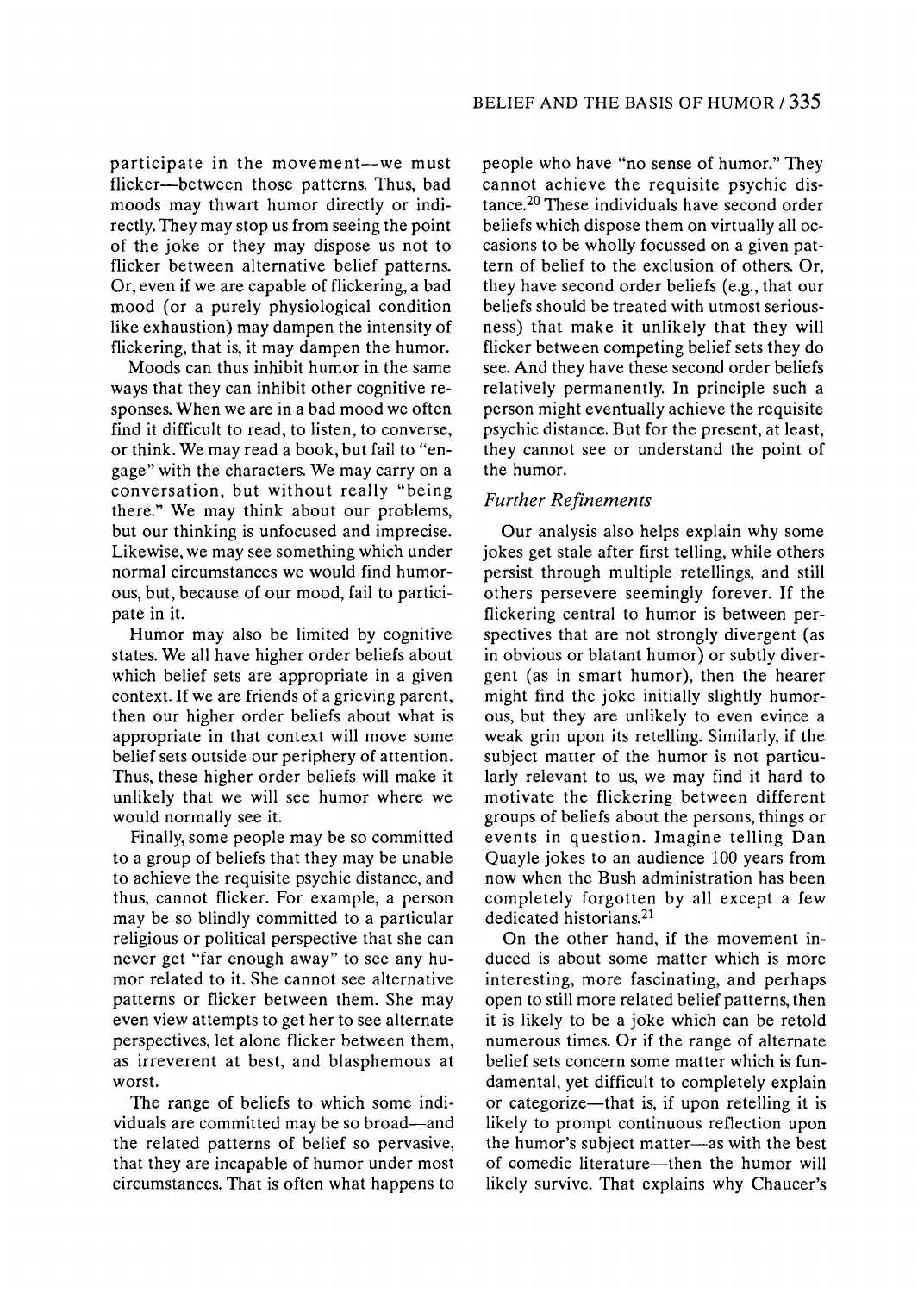**The Miller's Tale and Chaplin's Modern Times continue to be regarded as classics: Their subject matters are relevant and they are compatible with multiple patterns of belief.** 

**Our analysis also helps explain the use of humor as a tool for coping with painful expe? riences. When something untoward happens, we may be distraught or depressed. We may interpret life as cruel, the world as unfriendly or even meaningless. But with the passing of time we often come to laugh at the very things which once seemed so traumatic. What has transpired? This: through the imaginative flickering between alternative patterns of be? liefs we reconceptualize the earlier experi? ence so that the awful is transformed into the absurd; the nauseating into the nonsensical. What was earth-shattering at the time be? comes, in the cool light of reflection less seri? ous than we originally supposed. We can laugh not only at the original event, but also at our reaction to it. We begin to see that the world was not as bleak as we then supposed. Or, perhaps it is more accurate to say that we now recognize there are multiple ways of see? ing the world and some of these alternate ways are not as bleak as the one we attended to at the time.** 

**An event may have been genuinely trau?**  matic—and there is nothing wrong with the **patterns of belief we had at that time. None? theless, there are other related patterns of be?**  liefs—other perspectives—from which we **can "see" our concern, fear, and apprehen? sion we then experienced as only one among many patterns. We can also legitimately come to see the events as absurd, aesthetically odd, silly, or resulting from our ineptness. Having**  so "seen" these events, they now become hu**morous rather than horrible: we can flicker between the belief patterns which focus on the event's seriousness and patterns which fo? cus on its triviality. Surely it is psychologically advantageous to be able to reinterpret terri? fying events in humorous ways.22** 

Finally, our account explains the use of humor as a tool for influencing the personal, so**cial, political, and ethical views of others. Humor is frequently used to influence opin? ions by suggesting that events or persons are**  less serious or important than supposed. Po**litical satire especially evidences this defla? tionary role. When political humor gets us to flicker between a politician's preferred de? scription and alternate non-standard descrip? tions, then politicians or political issues come to be perceived in such a way as to make them seem less important than we might standardly suppose. Comedie portrayals of the British royal family or American Presi? dents are intended to show that all is not as it appears. Such political figures are espe? cially vulnerable because they are associated with various ranges of standard patterns of**  belief—and there is an abundance of alter**nate descriptions to be considered and be? tween which we can flicker.23** 

## **IV. A PRACTICAL APPLICATION POLITICAL CORRECTNESS**

**We would be remiss if we did not at least speculate about the relevance of our analysis**  for the current debate over political correctness. Humor is potentially a powerful politi**cal tool because, as noted above, it is capable of focusing our attention to particular de? scriptions of persons, things or events. Like any tool, it can bring destruction or build beautiful edifices, depending on who wields the tool, and for what purposes. The idea that there might be a need for "humor ethics" is by no means absurd, given the propensity for certain forms of humor to transform the ways in which we think about persons and the re? lations between them.** 

**In the context of the political correctness debate, what is primarily of concern, is the ability of humor to both establish and rein? force racial and sexual stereotypes. Within some political and social contexts, where most individuals have similar belief sets, tell? ing a particular joke can be a political act with moral implications. There is no such thing as a sense of humor simpliciter, such that feminists, for example, would complain less about "fraternity house" sexism if only they had it. What we find humorous depends on what other beliefs we have—and hence on what alternate belief patters we can contem?**  plate and between which we can flicker—and **these are not easily disentangled from the so? ciety and culture in which we ourselves are**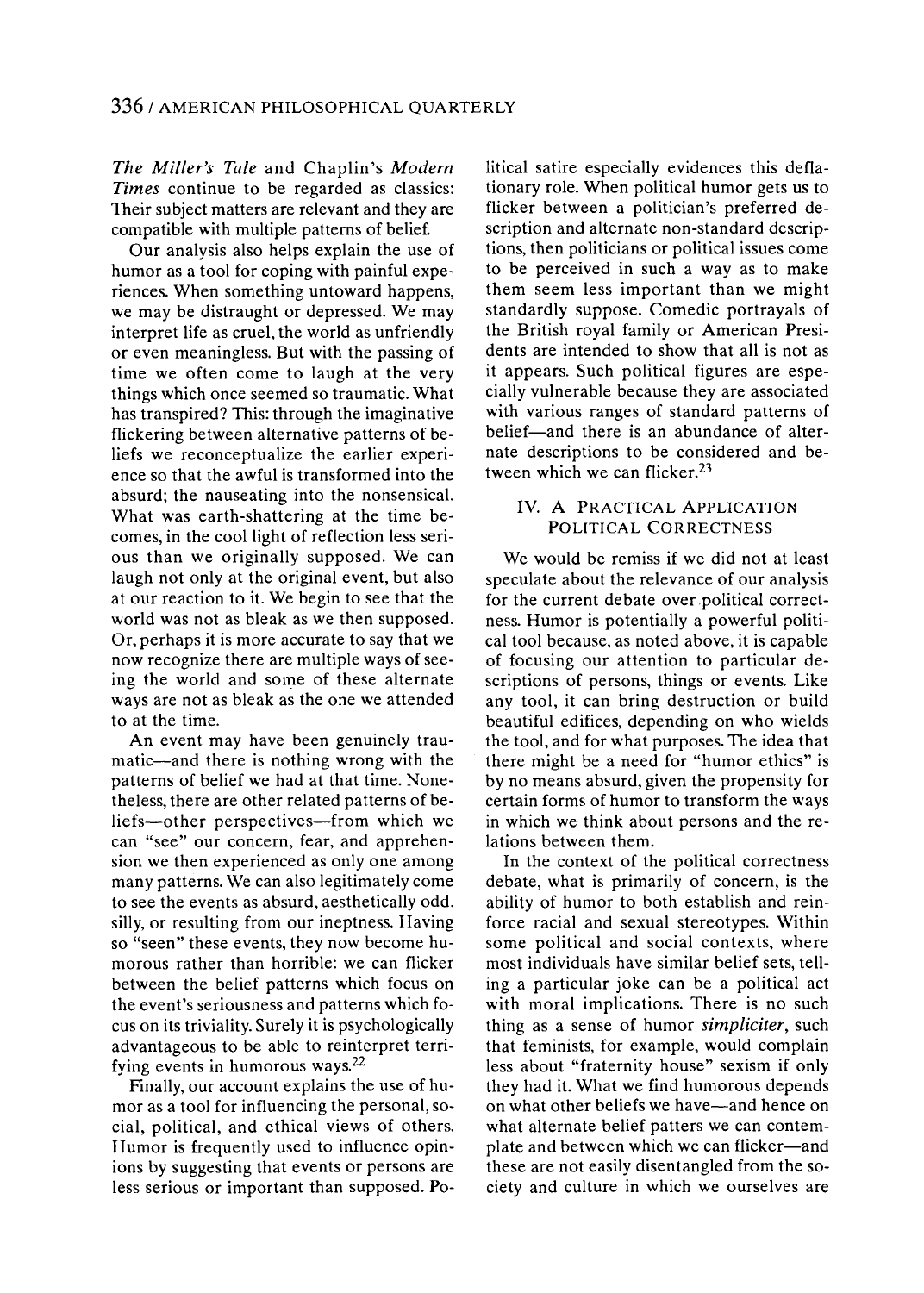**embedded, nor from the minority groups to which we may belong.** 

**Certain types of racist humor have been widely used to reinforce racial, sexual, and national stereotypes. The initial tellings of the**  "jokes" develop stereotypic descriptions of **the minorities, while the institution of the telling of such jokes sustains those stereo? types. The group belittled by the jokes will depend on the culture and its minorities, but the content of the jokes is often similar. Jokes told about Poles in the US are virtually iden? tical to jokes told about Irish by the English. Jokes told about Jews in the US are similar to jokes told about Scots in England. Each serves to keep the minorities "in their place" and thus to perpetuate, with varying degrees of subtlety, various forms of oppression.** 

**Consequently, to be a laissez faire liberal about humor and to assume all jokes are cre? ated equal is to adopt a non-neutral political stance. This stance can lead us to tolerate cer? tain forms of humor by presupposing an equality which does not exist in our culture. Women and minorities understandably see such humor as perpetuating their inferior treatment and therefore think such humor should be rejected.24** 

**Such humor will likely seen especially of? fensive when told by white males. You must recall that the teller is part of the humor's**  context. If the teller is a member of the op**pressing group, the humor will more likely be seen as a form of oppression. However, the same joke told by a member of an oppressed minority to other members of that minority might well elicit a humorous response.** 

**The preceding analysis helps explain what specifically is objectionable about racist or sexist "humor." On our view what is morally offensive is not the joke per se, but the un? derlying beliefs and attitudes which such jokes betoken.** 

**Recall that a person's belief that an event, action, or claim is humorous depends upon the higher order beliefs which she has and to** 

**East Tennessee State University** 

**which she currently attends. A joke which be? littled women, then, could only be humorous to someone who had the appropriate sort of higher-order beliefs, in particular, beliefs that women are mentally or morally inferior to**  men. Hence, what is disturbing about this hu**mor is not the bare joke, but what that joke**  indicates about those who find the joke hu**morous. Since beliefs are in some important measure dispositions to behavior, then we can plausibly infer that those who find such jokes humorous will likely act in ways detri? mental to the interests of women.25** 

**Put differently, that people find such jokes humorous indicates the ways in which women are still looked down on in our cul? ture. Thus, by tolerating such jokes we may**  indicate that these misogynist views are so-<br>cially acceptable. **cially acceptable.** 

We recognize there are legitimate concerns **we** about restricting speech—even speech we **loathe. We cannot here determine whether, on**  balance, we should tolerate sexist and racist hu**mor on grounds of free speech, or suppress it because of its undesirable effects. Such ques? tions are beyond the scope of this project. Nonetheless, our analysis does help us appreci? ate the ways in which humor reflects the broader social and political contexts of our lives and can maintain or transform the status quo. Humor is most assuredly philosophically interesting and its analysis important.** 

### **V. CONCLUSION**

**We have offered an analysis of humor**  which seems true to the phenomenon. Per**haps more importantly from our perspective, we have rescued humor from the philo? sophical hinterlands and placed it in the center of mainline philosophical concerns. If this effort has been successful, we expect that a still more careful study of humor might illuminate work in epistemology, phi? losophy of mind, and ethics. At least that is our aspiration.26** 

**Received March 25,1993**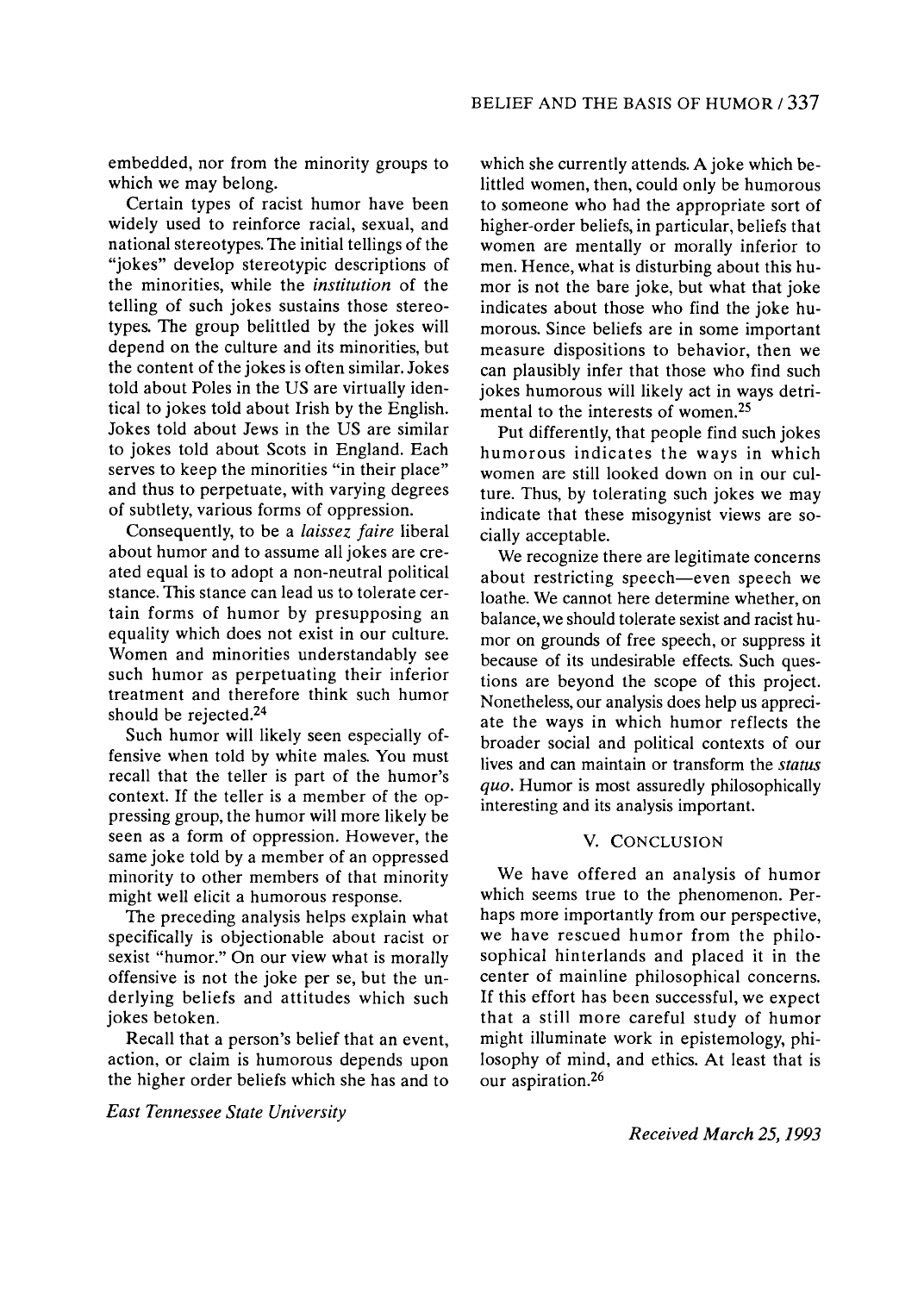# **338 / AMERICAN PHILOSOPHICAL QUARTERLY**

## **NOTES**

**1. The only recent philosophical work on humor to be published in a widely distributed "general" journal is G. Hatrz and R. Hunt, "Humor: The Beauty and the Beast" in American Philosophical Quarterly, vol. 28 (1991), pp. 299-309. Hartz and Hunt endorse a variation of incongruity theory. Although we find such theories headed in the right direction, for reasons explained below, we think they are inadequate.** 

**2. See "Humor" in The Encyclopedia of Philosophy (New York: Macmillan, 1967), Vol. 4, pp. 90ff.** 

**3. Karl Pfeifer has made these points on numerous occasions in his attacks on John Morreall's view of laughter. See references in footnote 5.** 

**4. See Raskin's account of these typologies in his Semantic Analysis of Humor (Boston: Reidel, 1985).** 

**5. John Morreall, in "A New Theory of Laughter," Philosophical Studies, vol 42 (1982), pp. 243-254, suggests that laughter "results from a pleasant psychological shift." This theory, although a theory of laughter, shares some kinship with our analysis of humor, in particular, his recognition that laughter involves some type of psychological shift. However, Morreall fails to identify or understand the nature of that shift; thus his account is subject of numerous counter-examples. See, for example, Karl Pfeifer's criticism of Morreall in "Laughing Matters," Dialogue, vol. 22 (1984), pp, 695-697, and in "More on Morreall on Laughter," Dialogue, vol. 26, (1987), pp. 115-118. Hartz and Hunt's analysis (ibid) is likewise subject to similar objections.** 

**6. There is n? better way to kill a good joke than to explain it. But, as we shall see, one benefit of our analysis is that it explains why this is so.** 

**Of course you may not think this is a good joke: it does not need to be killed; it is already dead. Perhaps you think this joke humorous, but dislike other humor we use to illustrate our points. That is to be expected. Different people find different jokes humorous. As it turns out, one strength of our analysis is its ability to explain why this is so. It explains how we can see how others may find a joke humorous even if we do not.** 

**7. For this reason, we expect that "formalist" accounts of humor will fail. The formalist believes that jokes,**  for example, have a shape or form—and that all you have to do to generate a new joke, given an **appropriate form, is to fill in values for the blank variables, without due care for subject-matter. It will emerge below why this is a poor approach to the analysis of humor.** 

**8. Sometimes it is difficult to know just what is intended, as is shown by the British wartime headline, "British Push Bottles Up Germans." Here the ambiguity may not only not be accidental, it may serve the interests of propaganda.** 

**9. Of course at the time of the conflict the participants did not think their reasons for war silly. Nonetheless,**  the dispassionate observer—like the individual reading the novel—is inevitably struck by the bizarre **rationale for war.** 

**10. For instance, repeated viewing of "Monty Python and The Holy Grail" has transformed forever one of the author's perspectives on movies about Arthurian legends. Now while viewing movies of this genre, he will laugh uproariously at seemingly serious events.** 

**11. We will explain below what we mean by talk of suitably "rich" beliefs systems.** 

**12. D. Davidson, Inquiries into Truth and Interpretation (Oxford: Clarendon Press, 1986) p. 168.** 

**13. Ibid, p. 200.** 

**14. W. V. Quine, The Web of Belief (New York: Random House, 1978), p. 14.** 

15. We are thinking of beliefs as dispositions to various types of behavior—as does Quine.

16. This ability to have and move between various patterns of beliefs—this ability to take various perspec**tives?is reminiscent of Thomas Nagel's view in A View from Nowhere (Oxford: Oxford University Press, 1986). Building on Quine's work, Nagel asks "Which vantage point is best?" for understanding the world. His response: "None." There is no privileged perspective from which to view the world. There are numerous views from different locations; there is no view from nowhere. In a given context some of these perspectives may be "normal" or usual, while others may be non-standard or "peculiar." None, however, completely reflects the world as it really is.** 

**17. Of course, if your beliefs are such that sitcoms about bigots are totally and absolutely inappropriate, you may see the alternative perspectives yet fail to flicker?for you the show is not humorous.**